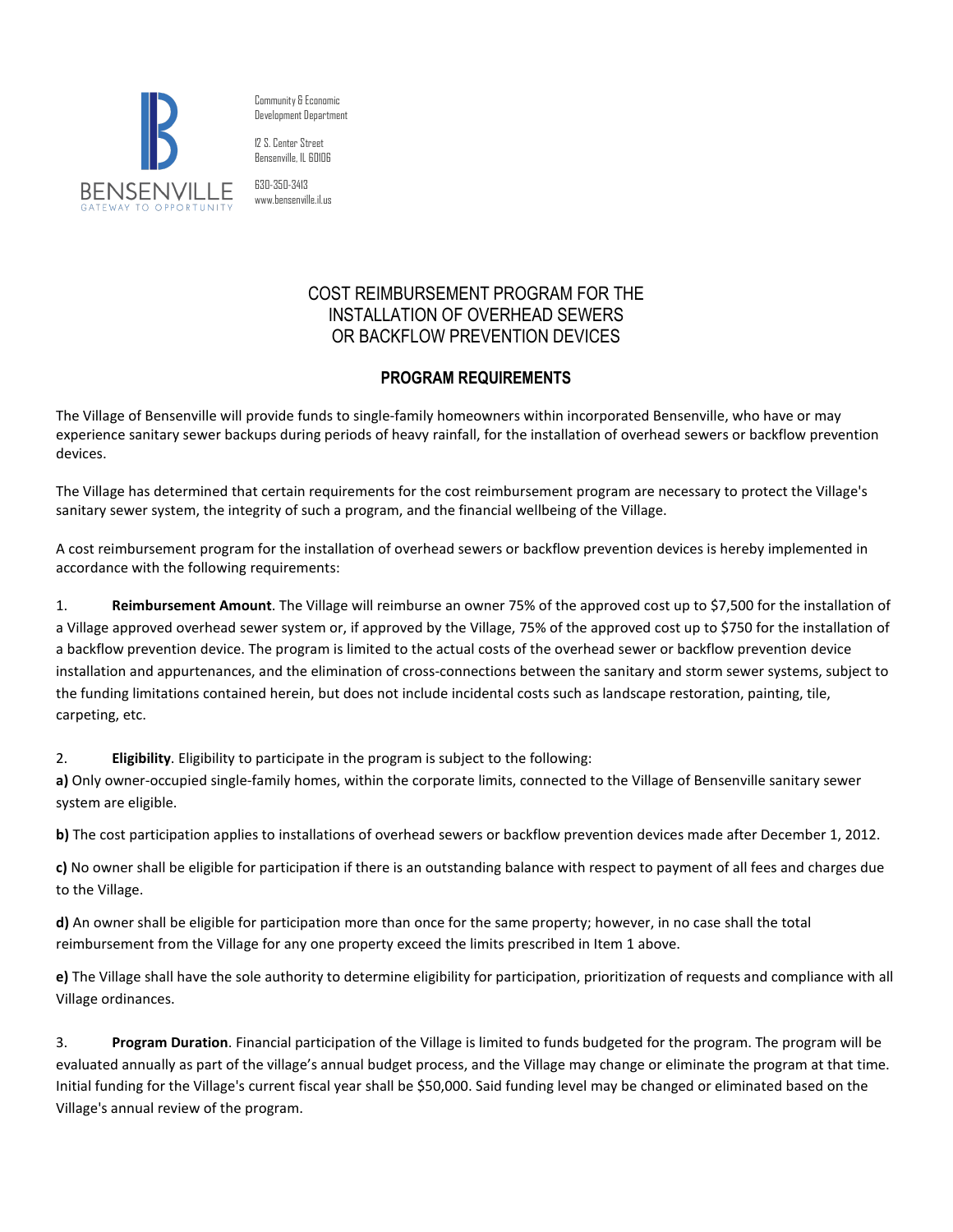4. **Waiver Required.** Owner(s) of the building where the overhead sewer or backflow prevention device is installed must execute an agreement which includes a clause whereby the owners release and waive any claim of liability against the Village from any previous sanitary sewer backups or any consequence of the selection of the system to be installed, the contractor to be utilized, installation of the system, operation or maintenance of the system once it is installed, or the eligibility, participation or funding priority in this program.

5. **Contractual Relationship**. The contract to perform the work shall be between the property owner and the contractor. The Village shall not be a party to any contract between the owner and the contractor.

6. **Overhead Sewer Requirements**. In order to be eligible for this program, the installation of an overhead sewer shall meet the following requirements:

**a)** Overhead sanitary sewers must be provided to all floor levels that are less than one foot above the elevation of the rim of the Village manhole immediately upstream of the point of connection of said building into the Village sanitary sewer system. Plumbing fixtures on a building floor level below an overhead sewer shall drain into an ejector pit. The elevations described above shall be included in the contractor's proposal.

**b)** A properly vented ejector basin shall be installed for all installations under this program. Ejector basins must comply with all Village building authority requirements. Ejector basins must be at least ten feet from any storm water sump pits. The Village shall maintain a list of ejector basins approved for use under this program.

**c)** The manufacturer and model number of the proposed ejector pump must be specified in the contractor's proposal. The pump curve for the proposed ejector pump must be provided with the contractor's proposal. All ejector pumps must be able to pass a twoinch solid. The smallest capacity pump suitable for the proposed installation must be specified. The capacity of the ejector pump shall not exceed 89 gallons per minute at a total head of ten feet. The ejector pump must be selected and installed in accordance with the manufacturer's requirements.

**d)** Connections to the proposed ejector pump must be specifically listed on the contractor's proposal and all such connections shall be for the disposal of sanitary wastes only.

7. **Backflow Prevention Device Requirements.** An overhead sewer does not rely upon a backflow valve or device, and is believed to be the best backup prevention method. However, a backflow prevention device may be approved with the following stipulations:

**a)** If a backflow prevention device is approved and installed, the Village will record a Memorandum of Agreement against the property. Said memorandum shall serve as notice that a backflow prevention device, which requires maintenance for proper operation, has been installed on the property.

8. **Comparative Proposals**. The owner must provide the Village with proposals from three contractors for the work. The Village shall provide the owner with a list of contractors approved for the program; however, the owner is not required to select contractors from that list. All proposals must provide sufficient detail for the Village to determine the exact method of installation, the costs for labor and materials, the portion of the work eligible for this program, and compliance with all Village ordinances and conditions. A sketch indicating the proposed work must be included with each proposal. (See Item 14, "Procedure.")

9. **Permit Required**. The owner or contractor must obtain a Village permit for the work. After issuance of the permit, any changes or modifications to the work will require review and approval of the Village and the appropriate building authority.

10. **Contractor's Surety Bond Requirement**. The contractor hired by the owner to perform the work must have a copy of the State required \$20,000 surety bond, on file with the Department of Community & Economic Development.

11. **Right of Final Inspection.** The Village shall have the right to enter the building for inspection upon completion of the work and to impose penalties if the capacity of the ejector pump exceeds the capacity allowed by Item 6c above. All such penalties shall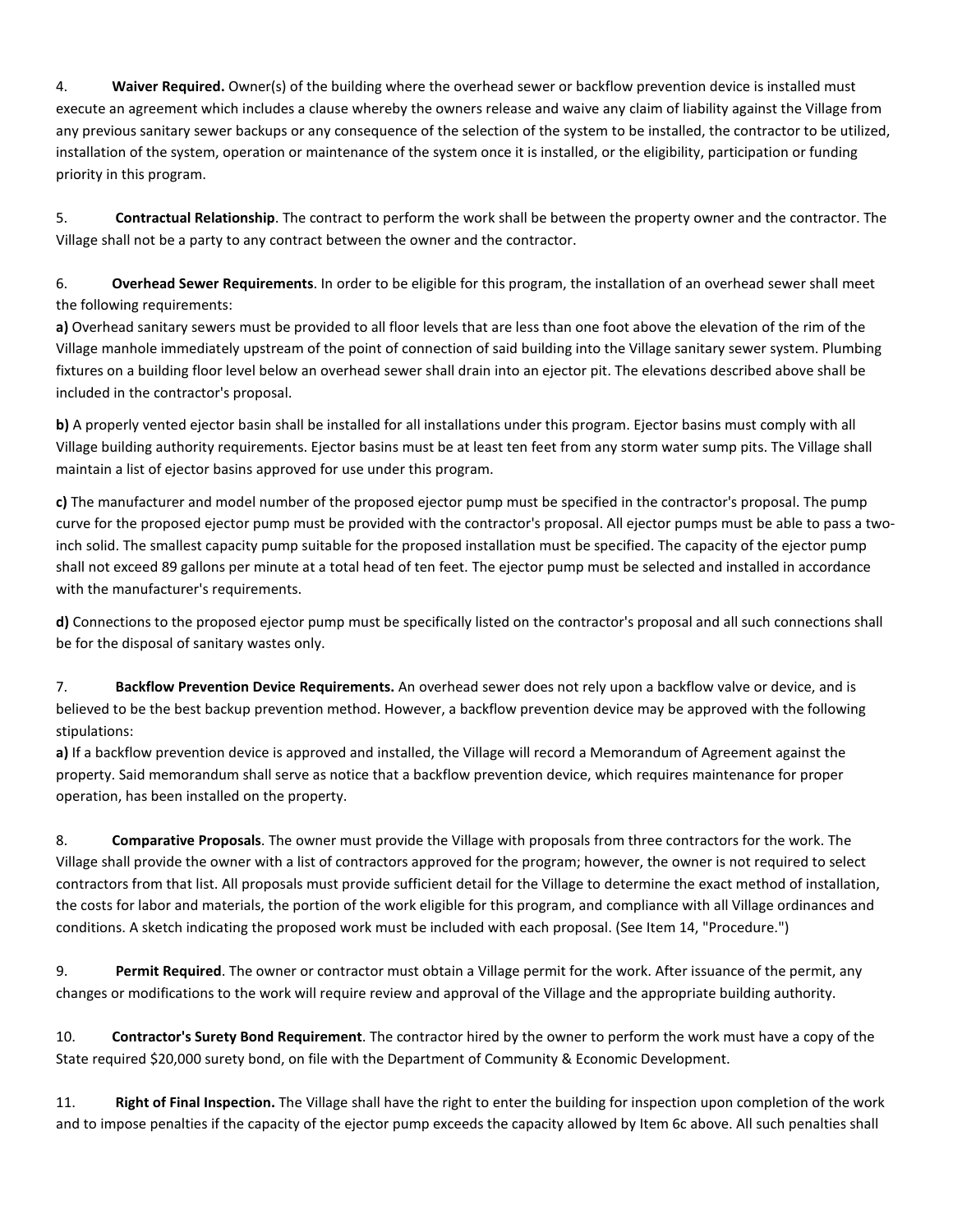be imposed in accordance with Village ordinances prescribing penalties for ordinance violations, as may be in effect at the time the violation of this section is discovered.

12. **Code Compliance**. All work under this program must comply with Village codes and requirements. In case of any conflict between the Village and state or county ordinances, codes or requirements, the Village shall prevail.

13. **Waiver of Requirements.** The Director of Community Development may, at his discretion, provide a waiver of those program requirements listed above as deemed appropriate based on an evaluation of the individual circumstances related to a request for reimbursement.

14. **Procedure**. An owner desiring to participate in this program must complete the following steps: **a)** Owner submits a completed and signed Application for Participation form.

**b)** The Village determines whether the property is eligible for the program, and issues a Notice of Eligibility or Ineligibility to the owner. Eligibility will be granted if the property has a record of flooding, as evidenced by a report being on file with the Village or evidence of an insurance claim for flood damage, or if an onsite inspection shows the likelihood of a future sanitary sewer backup. The Notice of Eligibility will be accompanied by a Permit Application Packet.

**c)** Upon receipt of the Notice of Eligibility, the owner must arrange for the Village to inspect the building to develop a Scope of Work. All sources and potential sources of infiltration and inflow must be eliminated as part of this program, and such cost will be eligible for reimbursement by the program. Infiltration and inflow includes any storm water, surface water, ground water, roof runoff water, sub-surface drainage, runoff water from ground or

paved areas, cistern overflow or water from air-conditioning systems, or any other unpolluted water. If no sump pump for collecting and removing ground water is present in the building, one must be installed and any existing footing tiles, window well drains, and exterior area drains must be reconnected to the new storm water sump pump. The discharge of the new storm water sump pump should be either to a storm sewer or to grade on the exterior of the building, as far from the building sanitary sewer lateral as possible.

The costs of the installation of this storm water sump pump, as well as incidental under floor connections to existing footing tiles or drains, are eligible for reimbursement under this program. The installation of a footing tile drainage system around the entire basement and extensive reconstruction of the service lateral are not eligible for reimbursement under this program. In addition, nonconformities that could pose a hazard to life or safety, and nonconformities related to the functioning of the program, must be corrected at the owner's expense.

**d)** Upon completion of the scope of work inspection, the Village will provide the owner with the minimum required Scope of Work. All work items contained therein must be included in the permit application. Upon receipt of the Scope of Work, the owner must obtain proposals from contractors as described in Item 8 above. If the owner does not submit all of the required information, including signed Agreement for Cost Reimbursement,

within six (6) months of the date of the Notice of Eligibility, the owner must resubmit an Application for Participation form and such application will be treated as a new application for determination of funding eligibility.

**e)** Owner or contractor obtains all permits and completes the work.

**f)** Upon completion of the work, the Village will conduct a final inspection. Upon approval by the Village, acceptance by the owner, and submission of a paid receipt from the contractor to the owner, reimbursement will be made directly to the owner. (The owner is also encouraged to obtain an appropriate waiver of lien from the contractor for the owner's protection.) Said reimbursement will be made in the Village's normal course of business.

**g)** Owner must complete the work and receive final inspection approval within six (6) months of the date of permit, or the funding commitment shall be withdrawn and the owner must reapply and such application will be treated as a new application for determination of funding eligibility.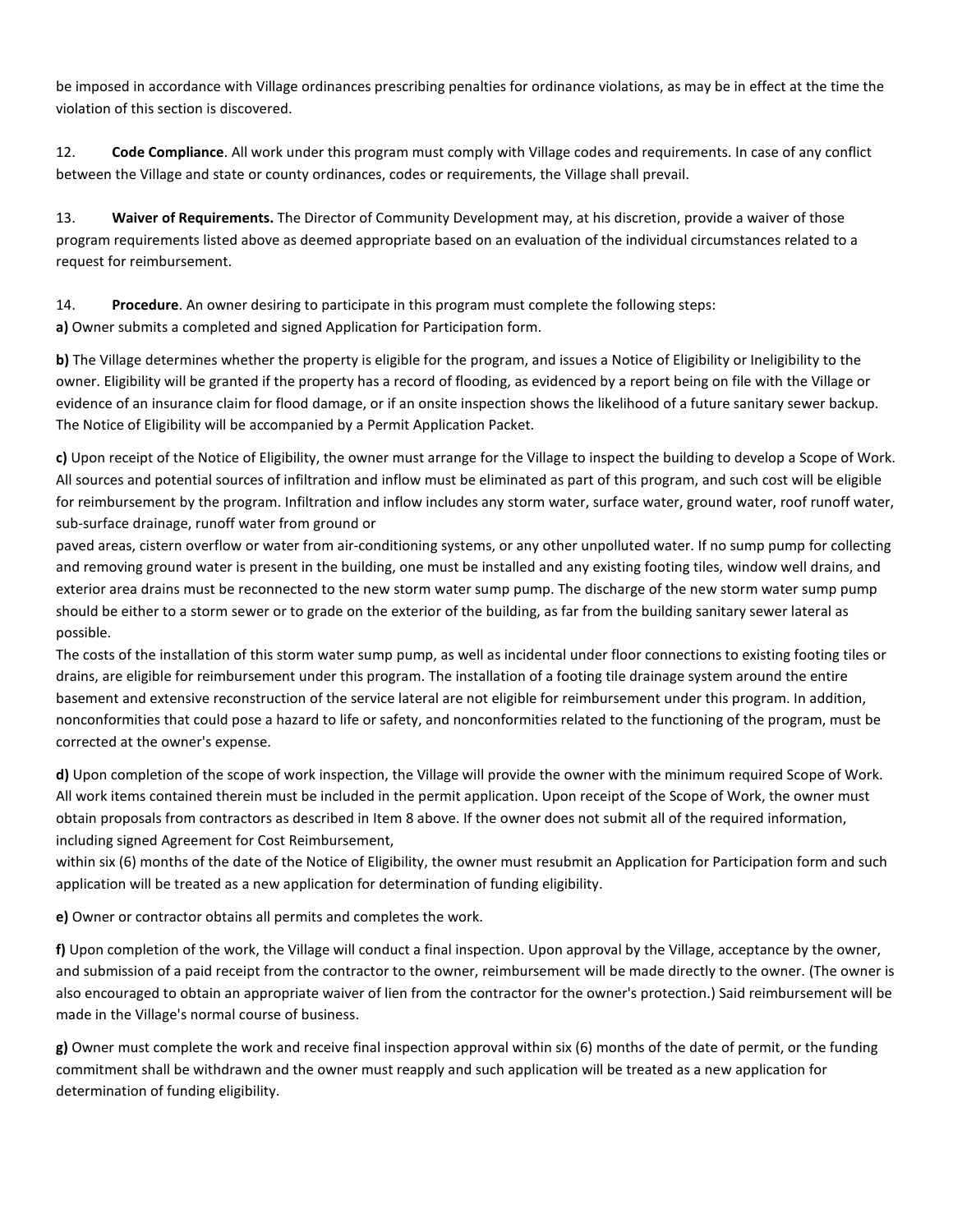

Community & Economic Development Department

12 S. Center Street Bensenville, IL 60106

630-350-3413 www.bensenville.il.us

## APPLICATION FOR PARTICIPATION VILLAGE OF BENSENVILLE COST REIMBURSEMENT PROGRAM FOR THE INSTALLATION OF OVERHEAD SEWERS ORBACKFLOW PREVENTION DEVICES

I/We hereby request participation in the Village of Bensenville Cost Reimbursement Program for the Installation of Overhead Sewers or Backflow Prevention Devices, hereinafter called "the Program."

I/We own, and this application is for, the following described property:

P.I.N:  $0 \overline{3}$  - \_\_\_ \_\_\_ \_\_\_ \_\_\_ \_\_\_ \_\_\_ \_\_\_

Have you ever contacted the Village with a report of flooding in your home? (Yes/No)

If yes, approximately when?

Have you ever made an insurance claim for flooding in your home? (Yes/No)

I/We have received a copy of the Program Requirements attached to and made a part of this application.

I/We agree to allow the Village of Bensenville or its representatives to make any and all inspections and testing as detailed in the Program Requirements.

I/We have received a copy of the Agreement for the Cost Reimbursement Program and understand that said Agreement must be signed upon notice of preliminary approval as detailed in the Program Requirements.

Dated this day of the control of the control of the control of the control of the control of the control of the control of the control of the control of the control of the control of the control of the control of the contr

\_\_\_\_\_\_\_\_\_\_\_\_\_\_\_\_\_\_\_\_\_\_\_\_\_\_\_\_\_\_\_\_\_\_\_\_\_\_\_\_\_\_\_\_\_\_\_\_\_\_\_\_\_\_\_\_\_\_

| Printed Name      | Signature              |
|-------------------|------------------------|
| Printed Name      | Signature              |
| Home Phone Number | Cell/Work Phone Number |